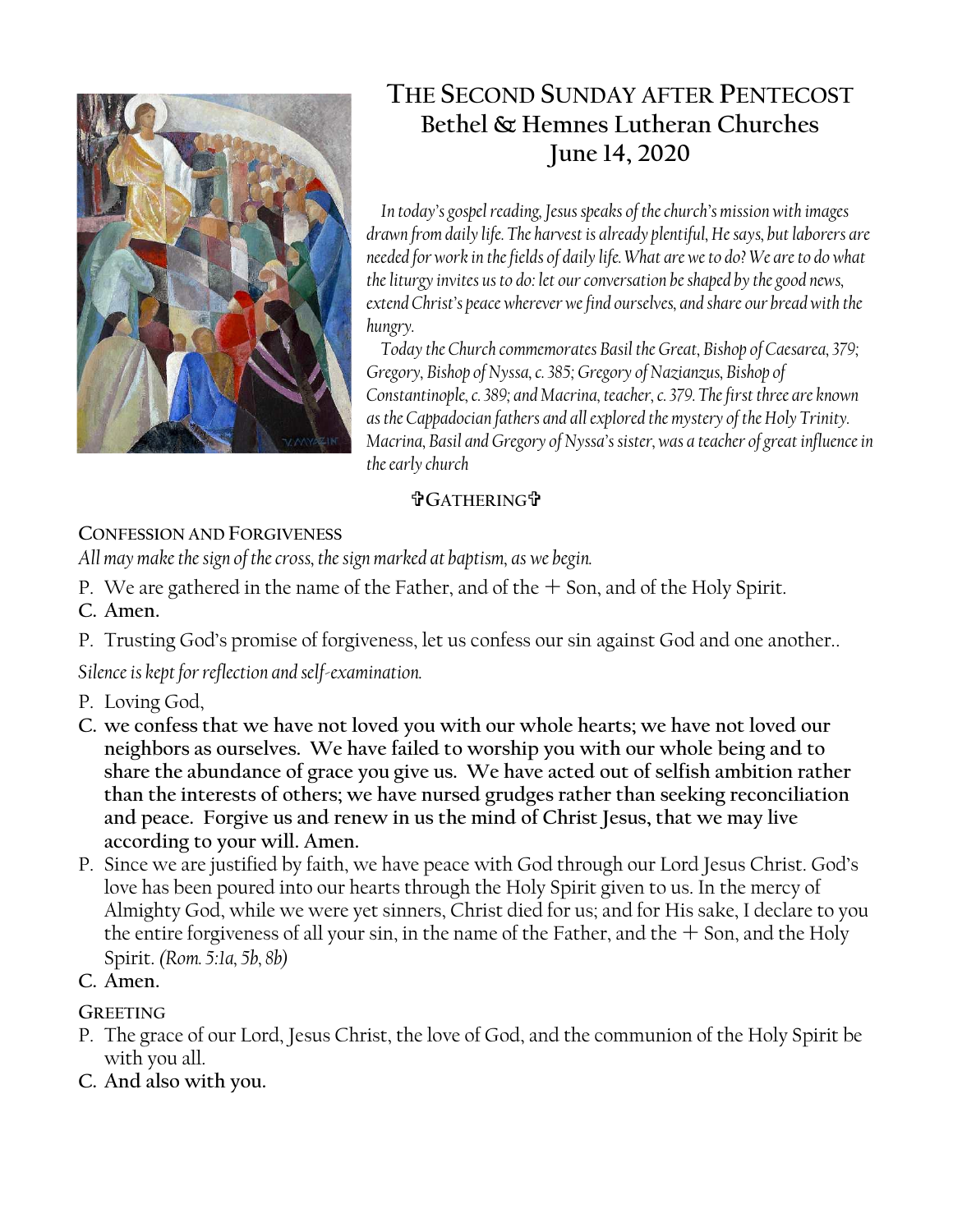#### **PRAYER OF THE DAY**

P. God, our maker and redeemer, You have made us a new company of priests to bear witness to the Gospel. Enable us to be faithful to our calling to make known Your promises to all the world; through Your Son Jesus Christ our Lord.

**C. Amen.**

### **WORD**

### **FIRST READING: Exodus 19:2-8a**

*Upon their arrival at Mount Sinai following the great deliverance at the Reed (Red) Sea, Israel hears the marvelous story of what God has done for them. Because God has delivered them, Israel is called to live in relationship with God – to live as priestly people through whom God will work for all.*

The Israelites] had journeyed from Rephidim, entered the wilderness of Sinai, and camped in the wilderness; Israel camped there in front of the mountain. <sup>3</sup>Then Moses went up to God; the LORD called to him from the mountain, saying, "Thus you shall say to the house of Jacob, and tell the Israelites: <sup>4</sup>You have seen what I did to the Egyptians, and how I bore you on eagles' wings and brought you to Myself. <sup>5</sup>Now therefore, if you obey My voice and keep My covenant, you shall be My treasured possession out of all the peoples. Indeed, the whole earth is Mine, <sup>6</sup>but you shall be for Me a priestly kingdom and a holy nation. These are the words that you shall speak to the Israelites."

<sup>7</sup>So Moses came, summoned the elders of the people, and set before them all these words that the LORD had commanded him. <sup>8</sup>The people all answered as one: "Everything that the LORD has spoken we will do."

The Word of the Lord. **Thanks be to God.**

#### **Psalm 100**

Be joyful in the LORD, all you lands; serve the LORD with gladness and come before His presence with a song.

**<sup>2</sup>Know this: The LORD himself is God;**

**He himself has made us, and we are His;**

**we are His people and the sheep of His pasture.** 

<sup>3</sup>Enter His gates with thanksgiving; go into His courts with praise;

give thanks to him and call upon His name.

**<sup>4</sup>For the LORD is good; His mercy is everlasting; and His faithfulness endures from age to age.**

### **SECOND READING: Romans 5:1-8**

*Four Paul, living in God's grace means experiencing peace with God and hope that does not disappoint. The love of God, evident in Christ's death for the undeserving, has been poured into our hearts and sustains us in our troubles.*

Since we are justified by faith, we have peace with God through our Lord Jesus Christ, <sup>2</sup> through Whom we have obtained access to this grace in which we stand; and we boast in our hope of sharing the glory of God. <sup>3</sup>And not only that, but we also boast in our sufferings, knowing that suffering produces endurance, <sup>4</sup>and endurance produces character, and character produces hope, <sup>5</sup>and hope does not disappoint us, because God's love has been poured into our hearts through the Holy Spirit that has been given to us.

<sup>6</sup>For while we were still weak, at the right time Christ died for the ungodly. <sup>7</sup> Indeed, rarely will anyone die for a righteous person—though perhaps for a good person someone might actually dare to die. <sup>8</sup>But God proves His love for us in that while we still were sinners Christ died for us.

The Word of the Lord. **Thanks be to God.**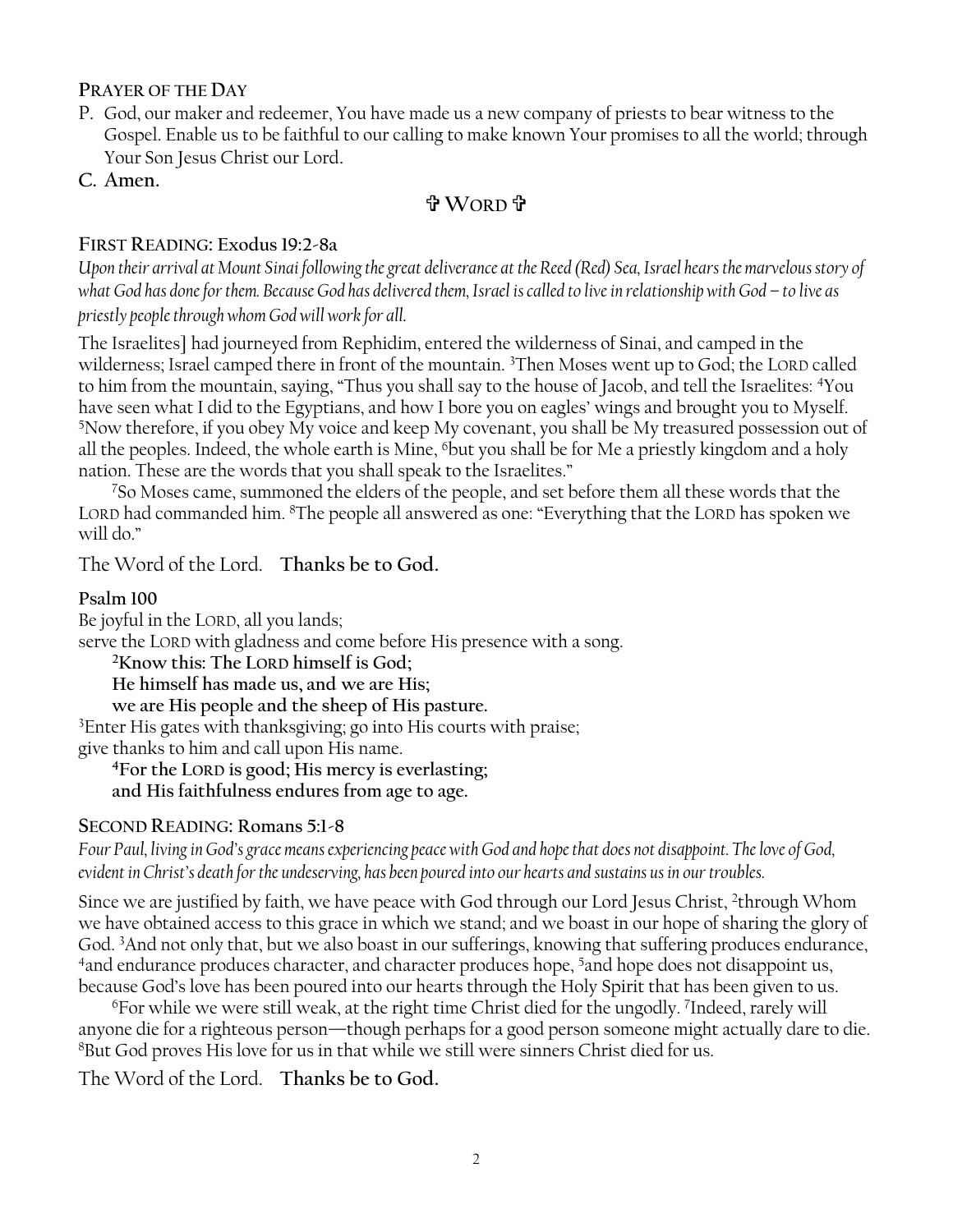

#### **HOLY GOSPEL**: **Matthew 9:35—10:22**

*In Matthew's gospel, the mission of Jesus' followers is to continue the mission of Jesus Himself. Here, He instructs His first disciples how they might proclaim the gospel through their words and deeds.*

#### **C.** *(spoken)* **Glory to you, O Lord.**

Jesus went about all the cities and villages, teaching in their synagogues, and proclaiming the good news of the kingdom, and curing every disease and every sickness. <sup>36</sup>When He saw the crowds, He had compassion for them, because they were harassed and helpless, like sheep without a shepherd. <sup>37</sup>Then He said to His disciples, "The harvest is plentiful, but the laborers are few; <sup>38</sup>therefore ask the Lord of the harvest to send out laborers into His harvest."

<sup>10:1</sup>Then Jesus summoned His twelve disciples and gave them authority over unclean spirits, to cast them out, and to cure every disease and every sickness. <sup>2</sup>These are the names of the twelve apostles: first, Simon, also known as Peter, and his brother Andrew; James son of Zebedee, and his brother John; <sup>3</sup>Philip and Bartholomew; Thomas and Matthew the tax collector; James son of Alphaeus, and Thaddaeus; <sup>4</sup>Simon the Cananaean, and Judas Iscariot, the one who betrayed Him.

<sup>5</sup>These twelve Jesus sent out with the following instructions: "Go nowhere among the Gentiles, and enter no town of the Samaritans, <sup>6</sup>but go rather to the lost sheep of the house of Israel. <sup>7</sup>As you go, proclaim the good news, 'The kingdom of heaven has come near.' <sup>8</sup>Cure the sick, raise the dead, cleanse the lepers, cast out demons. You received without payment; give without payment. <sup>9</sup>Take no gold, or silver, or copper in your belts, <sup>10</sup>no bag for your journey, or two tunics, or sandals, or a staff; for laborers deserve their food. <sup>11</sup>Whatever town or village you enter, find out who in it is worthy, and stay there until you leave. <sup>12</sup>As you enter the house, greet it. <sup>13</sup>If the house is worthy, let your peace come upon it; but if it is not worthy, let your peace return to you. <sup>14</sup>If anyone will not welcome you or listen to your words, shake off the dust from your feet as you leave that house or town. <sup>15</sup>Truly I tell you, it will be more tolerable for the land of Sodom and Gomorrah on the day of judgment than for that town.

<sup>16</sup> See, I am sending you out like sheep into the midst of wolves; so be wise as serpents and innocent as doves. <sup>17</sup>Beware of them, for they will hand you over to councils and flog you in their synagogues; <sup>18</sup>and you will be dragged before governors and kings because of Me, as a testimony to them and the Gentiles. <sup>19</sup>When they hand you over, do not worry about how you are to speak or what you are to say; for what you are to say will be given to you at that time; <sup>20</sup>for it is not you who speak, but the Spirit of your Father speaking through you. <sup>21</sup>Brother will betray brother to death, and a father his child, and children will rise against parents and have them put to death; <sup>22</sup>and you will be hated by all because of My name. But the one who endures to the end will be saved."

P. The Gospel of the Lord. **C.** *(spoken)* **Praise to you, O Christ.**

**SERMON**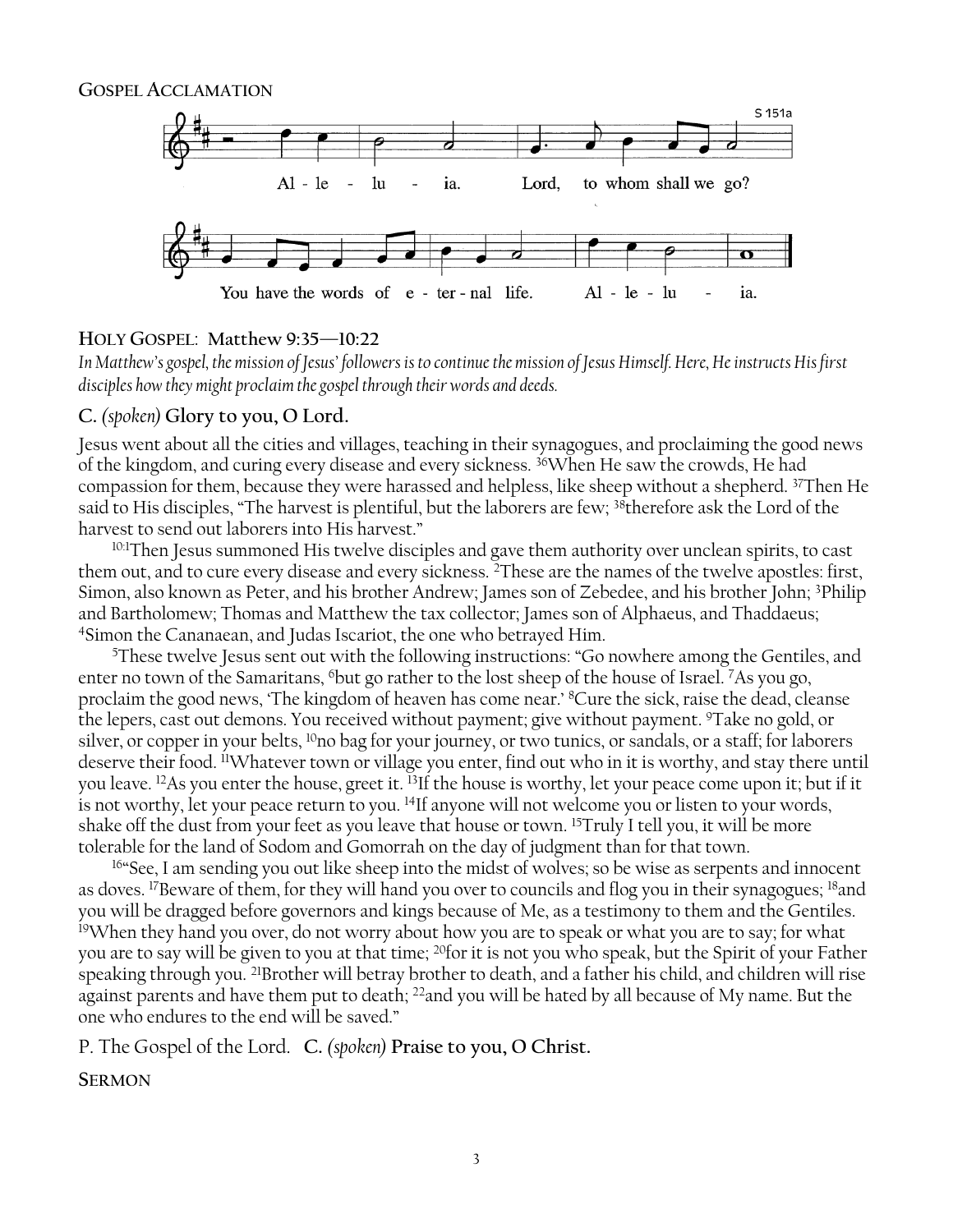

our Lord. He was conceived by the power of the Holy Spirit and born of the virgin Mary. He suffered under Pontius Pilate, was crucified, died, and was buried. He descended into hell.

On the third day He rose again.

the living and the dead.

I believe in the Holy Spirit, the holy catholic Church, the communion of saints, the forgiveness of sins, the resurrection of the body, and the life everlasting. Amen

### **<sup>P</sup>RAYER** .

#### **OFFERING**

*If you have not signed up for electronic giving, you can mail your offering in to Bethel (P.O. Box 126, Porter, 56280), you may drop it in the offering box at the church, or you may make your offering online at our website [\(www.bethelofporter.com\)](http://www.bethelofporter.com/).* 

#### **OFFERTORY**

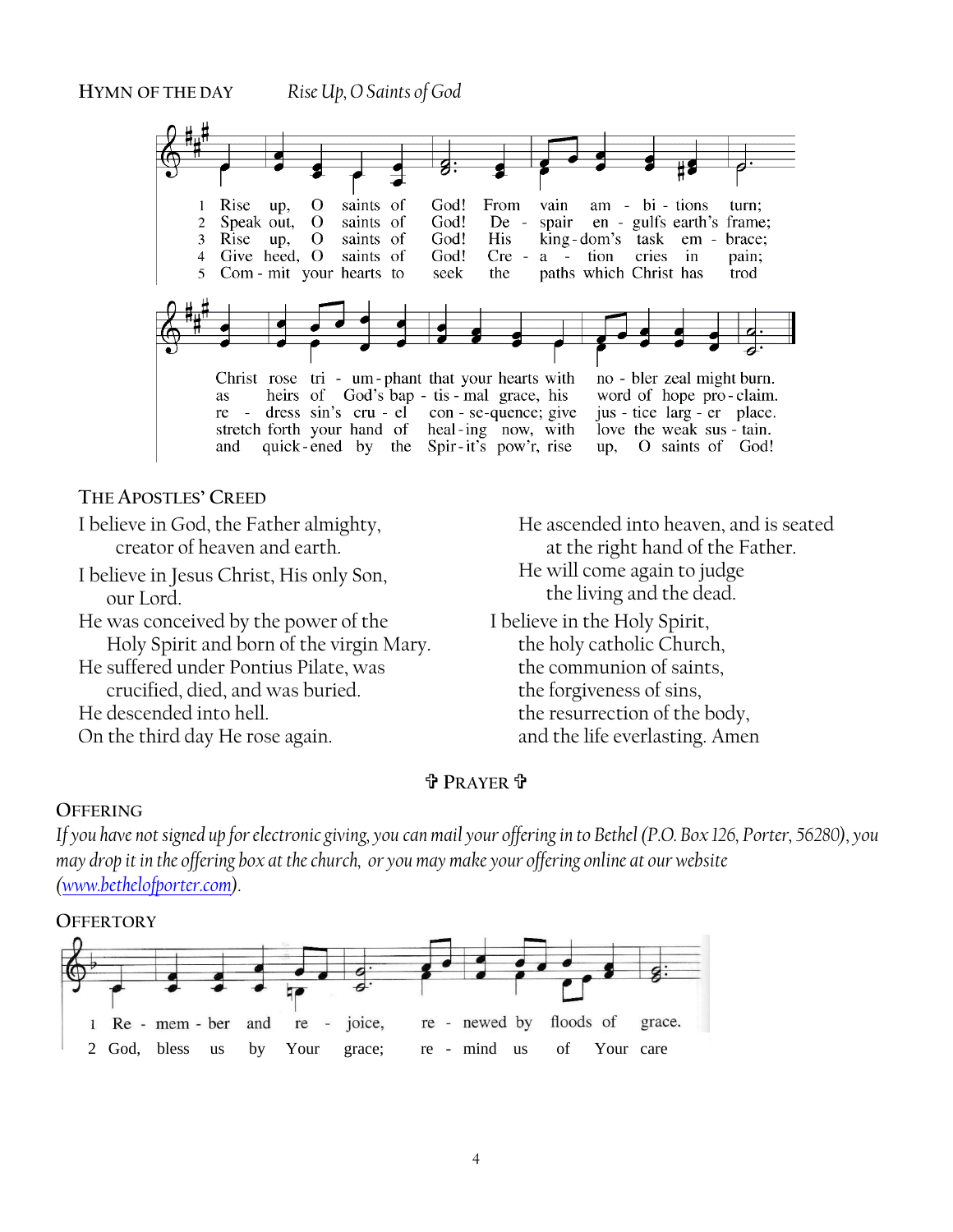

### **OFFERTORY PRAYER**

- P. Blessed are you,
- **C. O Lord our God, maker of all things. Through Your goodness You have blessed us with these gifts. With them we offer ourselves to Your service and dedicate our lives to the care and redemption of all that You have made, for the sake of Him who gave Himself for us, Jesus Christ our Lord. Amen.**

### **PRAYERS OF INTERCESSION**

Called into unity with one another and the whole creation, let us join together to pray for the church, our nation, and for all who are in need.

### *A brief silence.*

Holy God, send your Spirit of tender might throughout your church and to all its leaders, especially Bishop Eaton. Strengthen the believers who cannot assemble for worship. Guide the church's use of technology, and make yourself known to those who have no access to such materials. Lord, in Your mercy,

### **C. hear our prayer.**

O God, as today we commemorate the fourth-century theologians Basil the Great, Gregory of Nyssa, Gregory of Nazianzus, and the teacher Macrina, we pray for your Spirit on teachers, preachers, and missionaries. Empower the church as it uses both historic and innovative words to proclaim your gospel across the street and around the globe. Lord, in Your mercy,

### **C. hear our prayer.**

O God, the whole earth is Yours. Where there was fire or flooding, drought or storm, bring renewal of the land. Bless farmers and ranchers, and protect migrant farm workers as they toil in the sun to harvest our food. Inspire us to care for what You have provided. Lord, in Your mercy,

### **C. hear our prayer.**

O God, as we commemorate this week the martyrdom of the Emanuel Nine, who in 2015 were killed while assembled in their Charleston church for Bible study, we pray: end the scourge of racism and white supremacy; protect protestors; halt those who intend violence; preserve our democracy. Raise up leaders who model repentance and reconciliation, and support legislators who seek justice in our land. Lord, in Your mercy,

### **C. hear our prayer.**

O God, heal the sick, and embrace the fearful. Visit the millions who are suffering from the coronavirus. Protect us from another wave of disease. Uphold health care workers and medical researchers as they work on our behalf. Assist the unemployed in finding jobs. Sustain those who cannot endure their suffering but are led only to despair and pour your grace into their hearts. Show us how to provide safe housing and daily food for the homeless in our nation and around the world. We pray also for those we name here: Lord, in Your mercy,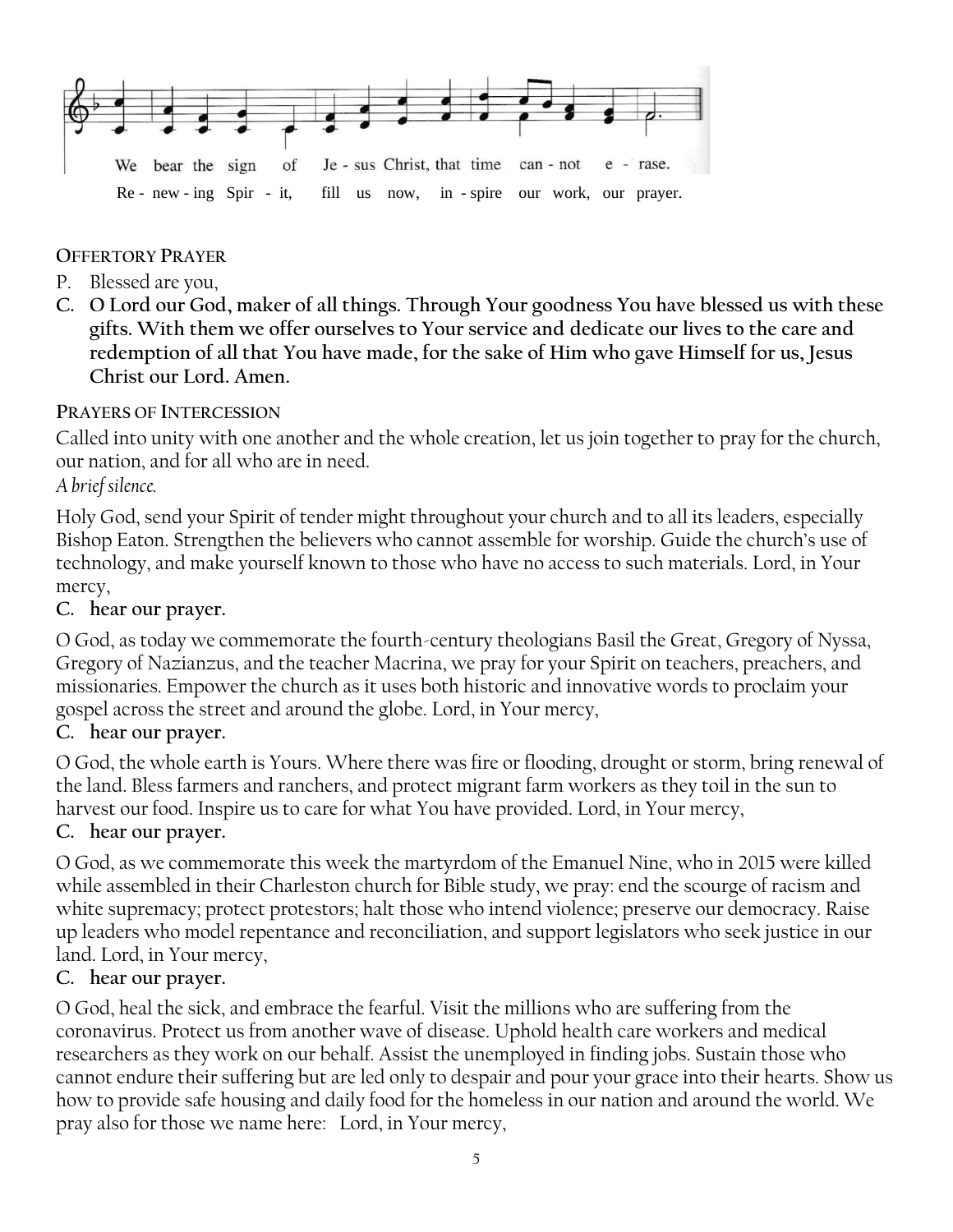### **C. hear our prayer.**

O God, Holy eternal One, You bring all people to Yourself. We give thanks for the lives of all the faithful departed, both the famous and the forgotten. Sustain us in Your mission until the day You bear us up to join the saints in light. Lord, in Your mercy,

### **C. hear our prayer.**

O God of justice and love, receive these prayers, and those desires too deep for words. We give thanks to you that you illumine our way through life with the words of your Son. Give us the light we need, awaken us to the needs of others, and at the end bring all the world to your feast; through Jesus Christ our Lord.

**C. Amen.**

### **THE LORD'S PRAYER**

| Our Father Who art in heaven,     | as we forgive those                  |
|-----------------------------------|--------------------------------------|
| hallowed be Thy name,             | who trespass against us;             |
| Thy kingdom come,                 | and lead us not into temptation, but |
| Thy will be done,                 | but deliver us from evil.            |
| on earth as it is in heaven.      | For Thine kingdom,                   |
| Give us this day our daily bread; | and the power, and the glory,        |
| and forgive us our trespasses     | forever and ever. Amen.              |
|                                   |                                      |

### **SENDING**

### **BLESSING**

P. Jesus is the vine and we are the branches. May you be rooted and grounded in His love. Almighty God, Father,  $+$  Son, and Holy Spirit, bless you now and forever. **C.** Amen

# **CLOSING HYMN** . .